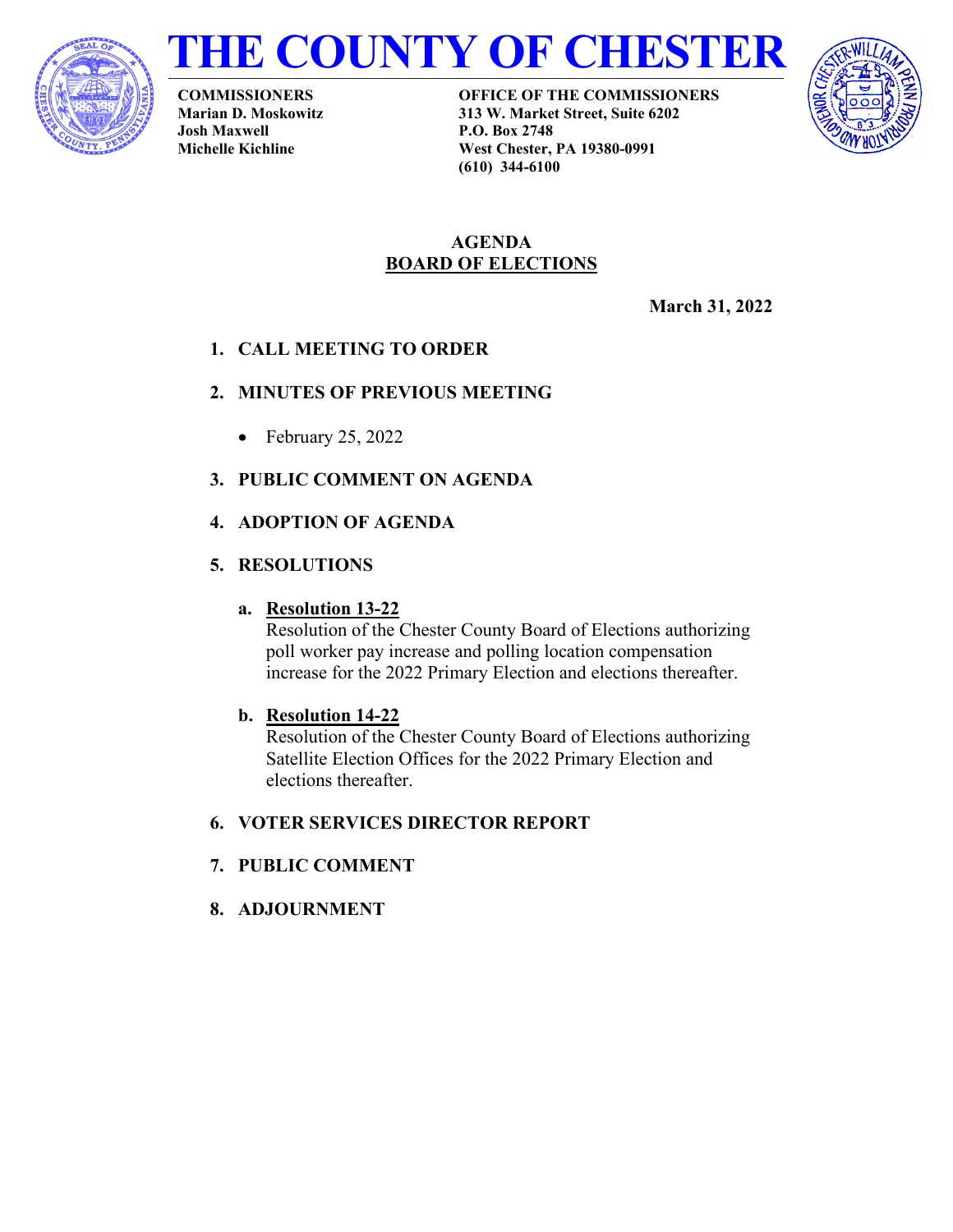

# **THE COUNTY OF CHESTER**

**COMMISSIONERS Marian D. Moskowitz Josh Maxwell Michelle Kichline**

**OFFICE OF THE COMMISSIONERS 313 W. Market Street, Suite 6202 P.O. Box 2748 West Chester, PA 19380-0991 (610) 344-6100**



#### **BOARD OF ELECTIONS MINUTES February 25, 2022 1. CALL MEETING TO ORDER** Commissioner Marian D. Moskowitz called the Board of Elections Meeting to order on Friday, February 25, 2022 at 10:31 AM in the Commissioners' Board Room. Commissioner Josh Maxwell and Commissioner Michelle Kichline were also present. **CALL TO ORDER 2. MINUTES OF PREVIOUS MEETING** Commissioner Maxwell made a motion to approve the Board of Elections Meeting minutes from the last meeting on December 1, 2021. Commissioner Kichline seconded the motion. Motion carried to approve the minutes from the December 1, 2021 Board of Elections Meeting. **MINUTES APPROVED 3. PUBLIC COMMENT ON AGENDA** There was no public comment on agenda items. **PUBLIC COMMENT 4. ADOPTION OF AGENDA** Commissioner Kichline made a motion to adopt the agenda. Commissioner Maxwell seconded the motion. Motion carried to adopt the February 25, 2022 Board of Elections Meeting agenda. **5. REORGANIZATION OF THE BOARD OF ELECTIONS** Commissioner Moskowitz made a motion to appoint Commissioner Josh Maxwell as Chair of the Board of Elections. Commissioner Kichline seconded the motion. Motion carried to appoint Commissioner Maxwell as Chair of the Board of Elections. **6. RESOLUTIONS a. Resolution 08-22** Commissioner Kichline made a motion to approve Resolution 08-22 certifying the official results of the recount and recanvass of the Downingtown Region 4 School Director race from the November 2, 2021 General Election. Commissioner Moskowitz seconded the motion. Motion carried to approve Resolution 08-22. **ADOPTION OF AGENDA REORGANIZATION OF BOARD RESOLUTIONS Resolution 08-22 7. PUBLIC COMMENT** There was no public comment. **PUBLIC COMMENT 8. ADJOURNMENT** Commissioner Moskowitz made a motion to adjourn, which was seconded by Commissioner Kichline. Meeting adjourned at 10:34 AM. **ADJOURNMENT**

**Taken by Taylor Pettit On behalf of Chief Clerk Robert J. Kagel**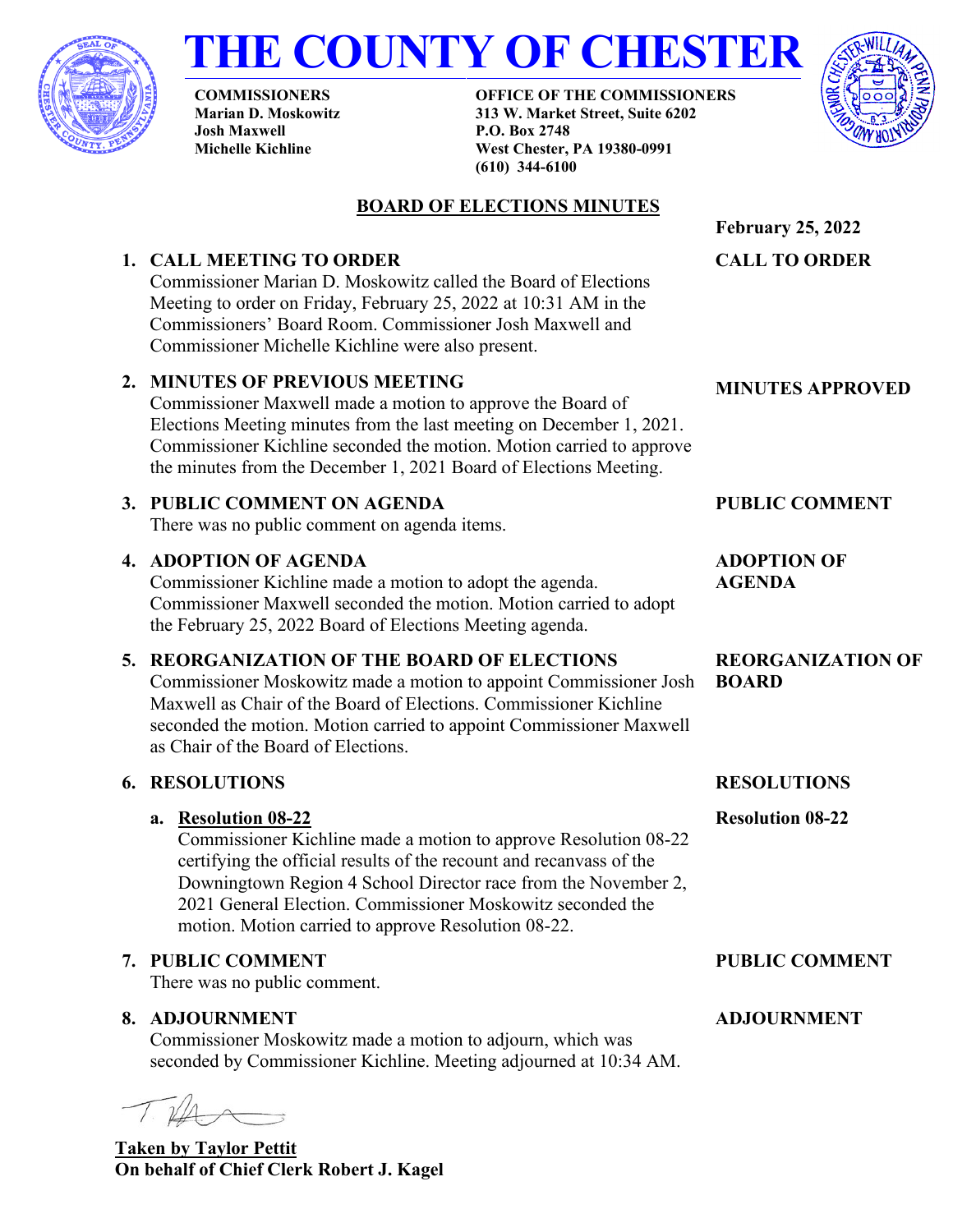### **THE COUNTY OF CHESTER COMMONWEALTH OF PENNSYLVANIA RESOLUTION No. 13-22**

### **RESOLUTION OF THE CHESTER COUNTY BOARD OF ELECTIONS AUTHORIZING POLL WORKER PAY INCREASE AND POLLING LOCATION COMPENSATION INCREASE FOR THE 2022 PRIMARY ELECTION AND ELECTIONS THEREAFTER**

**WHEREAS**, the Chester County Board of Elections is authorized, *inter alia*, pursuant to the Pennsylvania Election Code (25 P.S. § 2641, *et seq.*) to take action deemed appropriate to conduct the election process within Chester County; and

**WHEREAS**, pursuant to Sections 2678, 2682.2 and 2731 of the Election Code, the Chester County Board of Elections is authorized to financially compensate election officers and polling places for the use of the facility; and

**WHEREAS,** the Board of Elections utilizes Constables to preserve the peace at polling places, pursuant to 44 Pa.C.S.A. § 7152, and the Board of Elections financially compensates Constables pursuant to 44 Pa.C.S.A. § 7163; and

**WHEREAS**, the Chester County Board of Elections desires to increase the rates at which it compensates election officers and Constables in the amounts listed immediately below<sup>[1](#page-2-0)</sup>; and

Judge of Elections:

| \$135.00                             |
|--------------------------------------|
| \$75.00                              |
| \$20.00                              |
| \$20.00<br>Election Night Drop Off   |
| Applicable IRS standard mileage rate |
| $$250.00 + mileage$                  |
|                                      |

Machine Inspectors:

| Base Pay | \$125.00 |
|----------|----------|
| Training | \$75.00  |
| Total    | \$200.00 |

All poll worker positions, including appointed students:

| Base Pay | \$125.00 |
|----------|----------|
| Training | \$50.00  |
| Total    | \$175.00 |

Resolution revised to correct clerical error March 30, 2022, 4:05 PM

<span id="page-2-0"></span><sup>&</sup>lt;sup>1</sup> The rates in this Resolution are based on a full-day of work. For election officers, poll workers, and constables that work less than a full day, they will be compensated on a pro rata basis.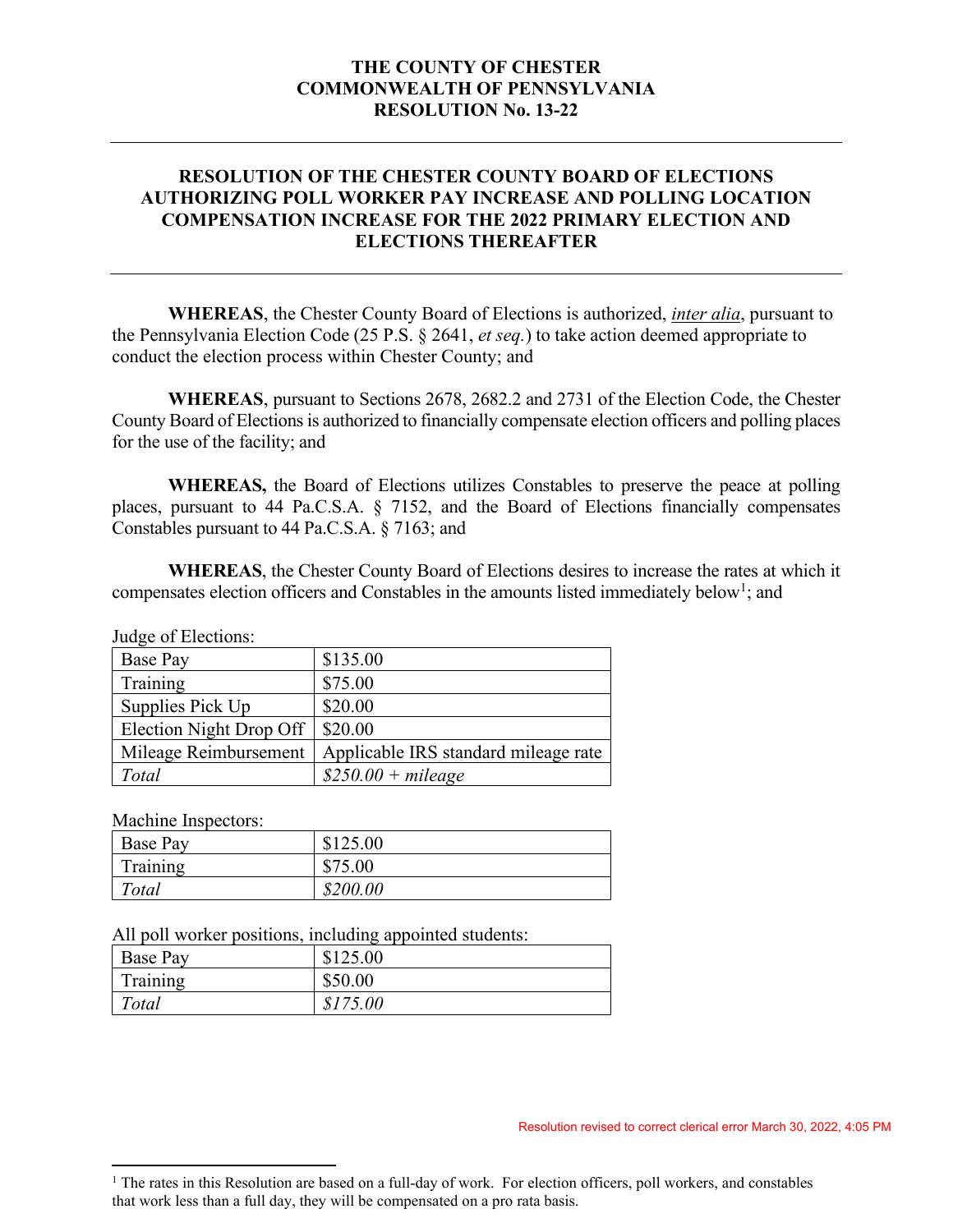| Roamers (non-County employees): |                                  |
|---------------------------------|----------------------------------|
| <b>Base Pay/Total</b>           | $\frac{1}{2}$ \$250.00 + mileage |

Constables:

| <b>Base</b><br>'Total<br>Pav/ |  |
|-------------------------------|--|
|-------------------------------|--|

**WHEREAS**, the Chester County Board of Elections desires to increase the rates at which it compensates Polling Places to \$100.00; and

**WHEREAS**, Voter Services is hereby directed to utilize the above listed compensation rates for the 2022 Primary Election and all elections thereafter.

**NOW, THEREFORE, BE IT RESOLVED,** that Voter Services is hereby authorized to compensate election officers and polling locations for the 2022 Primary Election and for all elections thereafter consistent with this Resolution's directives.

**THIS RESOLUTION,** adopted this day of , 2022, by the Board of Chester County Commissioners.

**COMMISSIONERS:**

**Josh Maxwell**, Chair

**Marian Moskowitz**, Member

**Michelle Kichline**, Member

**ATTEST:**

**Robert J. Kagel**, Chief Clerk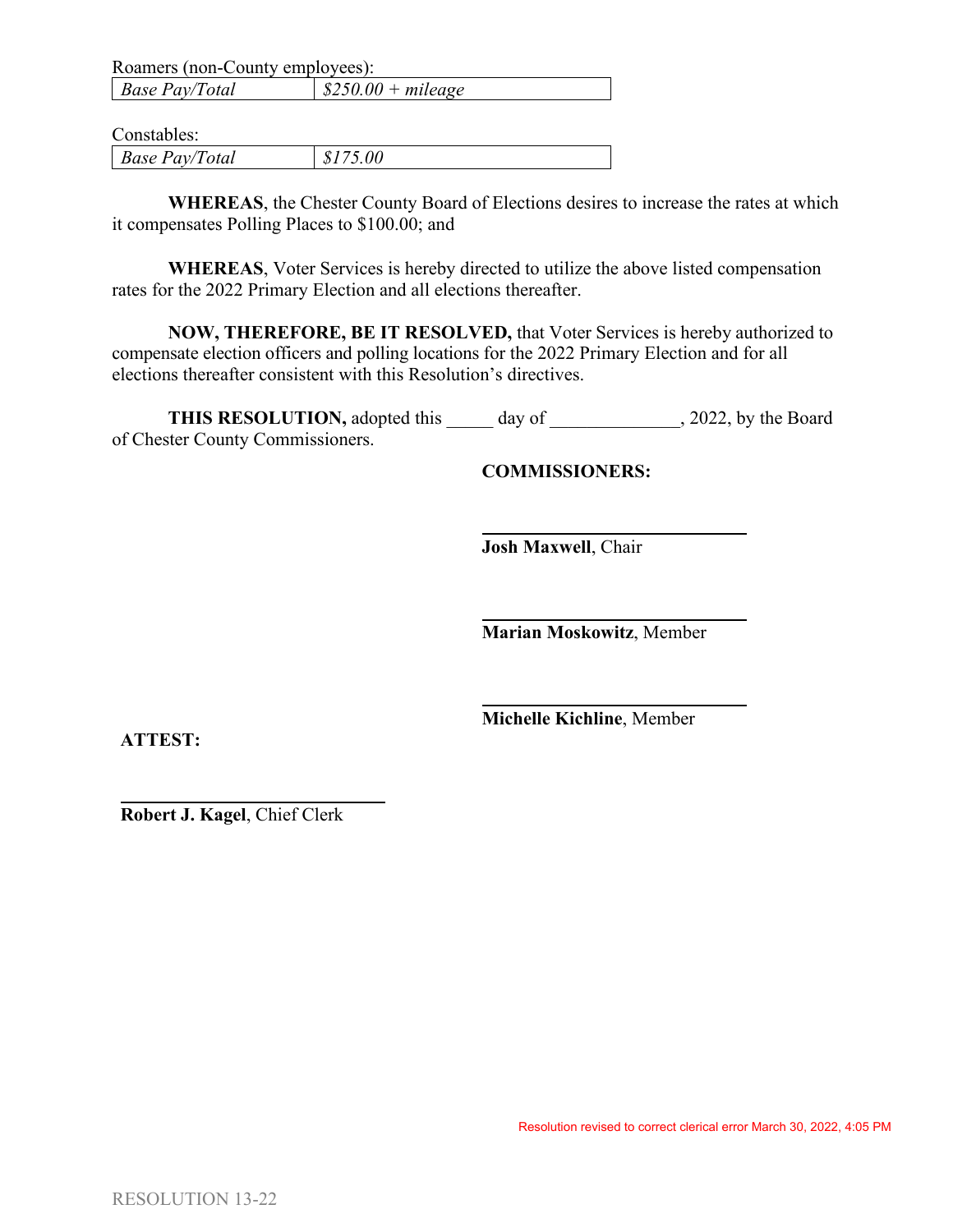### **COUNTY OF CHESTER COMMONWEALTH OF PENNSYLVANIA RESOLUTION No**. **14-22**

### **RESOLUTION OF THE CHESTER COUNTY BOARD OF ELECTIONS AUTHORIZING SATELLITE ELECTION OFFICES FOR THE 2022 PRIMARY ELECTION AND ELECTIONS THEREAFTER**

**WHEREAS**, the Chester County Board of Elections is authorized, *inter alia*, pursuant to the Pennsylvania Election Code (25 P.S. § 2641, *et seq.*) to take action deemed appropriate to conduct the election process within Chester County; and

**WHEREAS**, pursuant to Article XIII-D of Act 77 of 2019, and applicable to the 2022 Primary Election and elections thereafter, the Pennsylvania Election Code authorizes and encourages registered voters to apply to vote by mail-in or absentee ballot (referred to interchangeably as "paper ballot"); and

**WHEREAS**, in view of the Pennsylvania Supreme Court's ruling in the *Pennsylvania Democratic Party, et al. vs. Boockvar, et al.*, 238 A.3d 345, (Pa. 2020), the Chester County Board of Elections previously authorized the temporary use of Satellite Election Offices; and

**WHEREAS**, it has been determined that the use of Satellite Election Offices provide the voters of Chester County convenience and security; and

**WHEREAS**, given significant amount of mail-in ballot applications already verified and further anticipated, the Chester County Board of Elections desires to assist duly qualified voters in obtaining their paper ballots and facilitating their compliance with the ballot receipt deadline of 8:00PM on Election Day in the office of Voter Services for the 2022 Primary Election and elections thereafter; and

**WHEREAS**, in furtherance thereof, the Chester County Board of Elections hereby determines that using two (2) satellite election offices will continue to assist duly qualified voters in both obtaining their paper ballots for execution as well as the safe and expedited return of voted paper ballots for the 2022 Primary Election and elections thereafter. The two (2) satellite election offices are identified immediately below. Their corresponding hours will be listed on the website of the Department of Voter Services. [\(https://www.chesco.org/156/Voter-Services\)](https://www.chesco.org/156/Voter-Services)

- 1) Henrietta Hankin Library 215 Windgate Dr., Chester Springs, PA 19425
- 2) Oxford Public Library 48 S.  $2<sup>nd</sup>$  St., Oxford, PA 19363

**WHEREAS**, Voter Services is hereby directed to utilize the above listed two (2) satellite election office locations which are to be continuously staffed by at least one employee; and